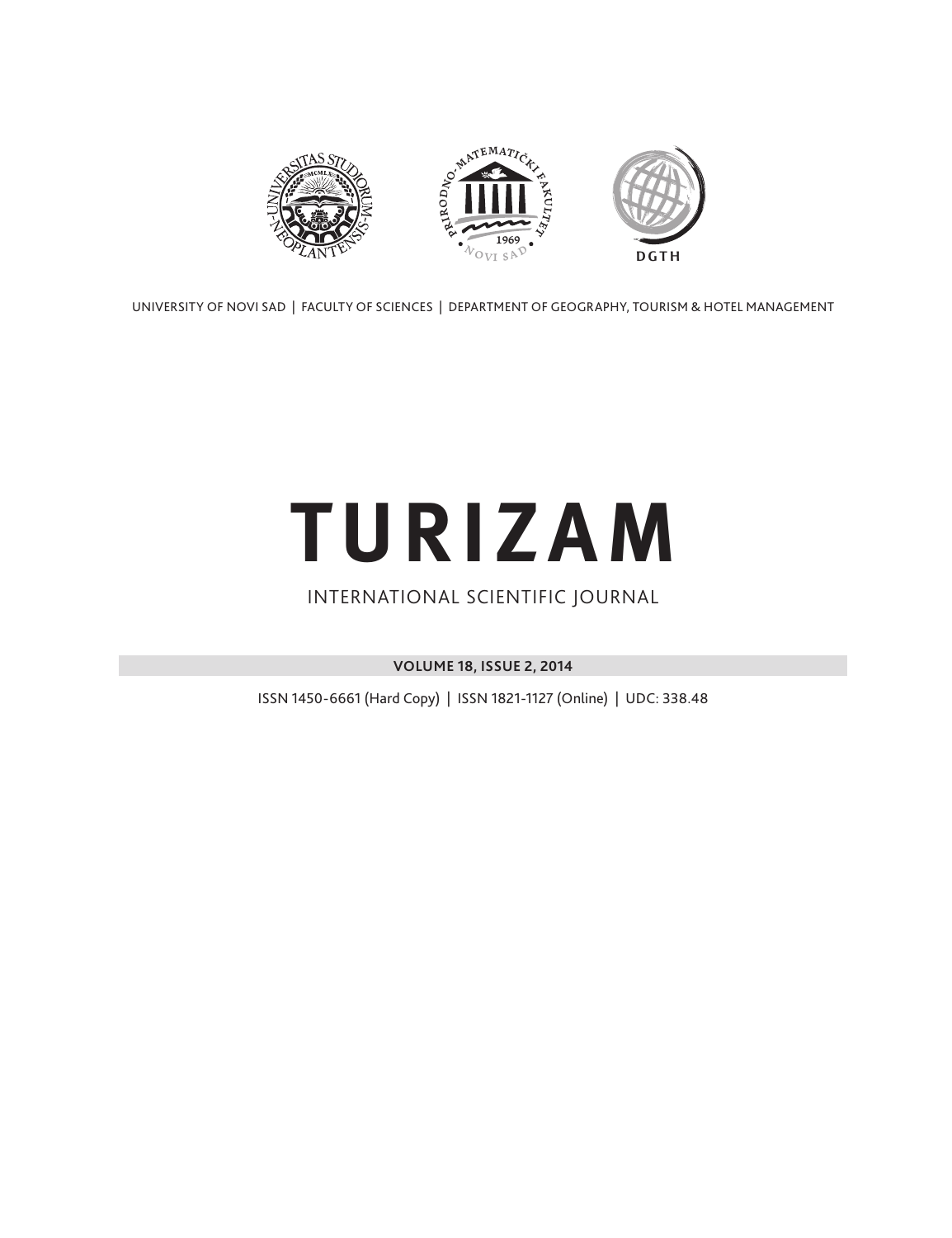#### **EDITOR IN CHIEF**

Tatjana Pivac, PhD, assistant professor

#### **TECHNICAL EDITORS**

Vladimir Stojanović, PhD associate professor

Vanja Dragićević, PhD, assistant professor Uglješa Stankov, PhD,

assistant professor

Ivana Blešić, PhD, assistant professor

Miroslav Vujičić, assistant

#### **EDITORIAL OFFICE**

Faculty of Science, Department of Geography, Tourism and Hotel Management

Trg Dositeja Obradovića 3, 21000 Novi Sad, Serbia, tel. +381 21 450-105; fax +381 21 459-696

turizam@dgt.uns.ac.rs, http://www.dgt.uns.ac.rs/turizam/ engindex.htm

**PRINTED BY**

www.stojkov.rs

#### **CIRCULATION**

300

#### **LIST OF EDITORS**

Andriela Vitić - Cvetković University of Montenegro, Faculty of Tourism and Hotel Management, Kotor, Montenegro

Bente Haug Høgskolen i Finnmark, Finnmark University College, Norway

Catalina Ancuta Department of Geography, West University of Timisoara, Romania

Cheng Soo May Institute for Tourism Studies, Colina de-Mong Ha, Macau SAR, China

Dan Knox School of Arts, Design, Media and Culture, University of Sunderland, United Kingdom

Dobrica Jovičić University of Belgrade, Geographical Faculty, Belgrade, Serbia

Dragica Tomka The Faculty of Sports and Tourism, Novi Sad, Serbia

Elena Matei Department of Human And Economic Geography, Faculty of Geography, University of Bucharest, Bucharest, Romania

Evangelos Christou University of the Aegean, Department of Business Administration, Chios, Greece

Jasmina Gržinić Juraj Dobrila University of Pula, Department of Economics and Tourism "Dr. Mijo Mirković", Pula, Croatia

Jung Sungchae Department of Tourism Management, Honam University, Korea

Klodiana Gorica University of. Tirana, Faculty of Economics, Tirana, Albania

Konstantinos Andriotis Cyprus University of Technology, Department of Hotel and Tourism Management, Faculty of Management and Economics

Larry Dwyer School of Marketing, Australian School of Business, University of New South Wales, Australia

Muzaffer Uysal

Virginia Polytechnic Institute and State University, Pamplin College of Business, Department of Hospitality and Tourism Management, Blacksburg, Virginia, USA

Olga Hadžić Faculty of Sciences, Novi Sad, Serbia

Snežana Štetić The College of Tourism, Belgrade, Serbia

Zoran Ivanović University of Rijeka, Faculty of Tourism an Hotel Management, Opatija, Croatia

Lenko Uravić Juraj Dobrila University of Pula, Department of Economics and Tourism "Dr. Mijo Mirković", Pula, Croatia

Tea Golja Juraj Dobrila University of Pula, Department of Economics and Tourism "Dr. Mijo Mirković", Pula, Croatia

Ali Bakir Buckinghamshire New University Buckinghamshire, England

Eugenia Wickens Buckinghamshire New University Buckinghamshire, England

Igor Jurinčič University of Primorska, Faculty of Tourism Studies Portorož – Turistica Portoroz, Slovenia

Damir Demonja, PhD Institute for Development and International Relations, IRMO Zagreb, Croatia

Tanja Mihalič Faculty of Economics, University of Ljubljana (FELU)

Miljenko Brekalo The Institute of Social Sciences Ivo Pilar Zagreb, Croatia